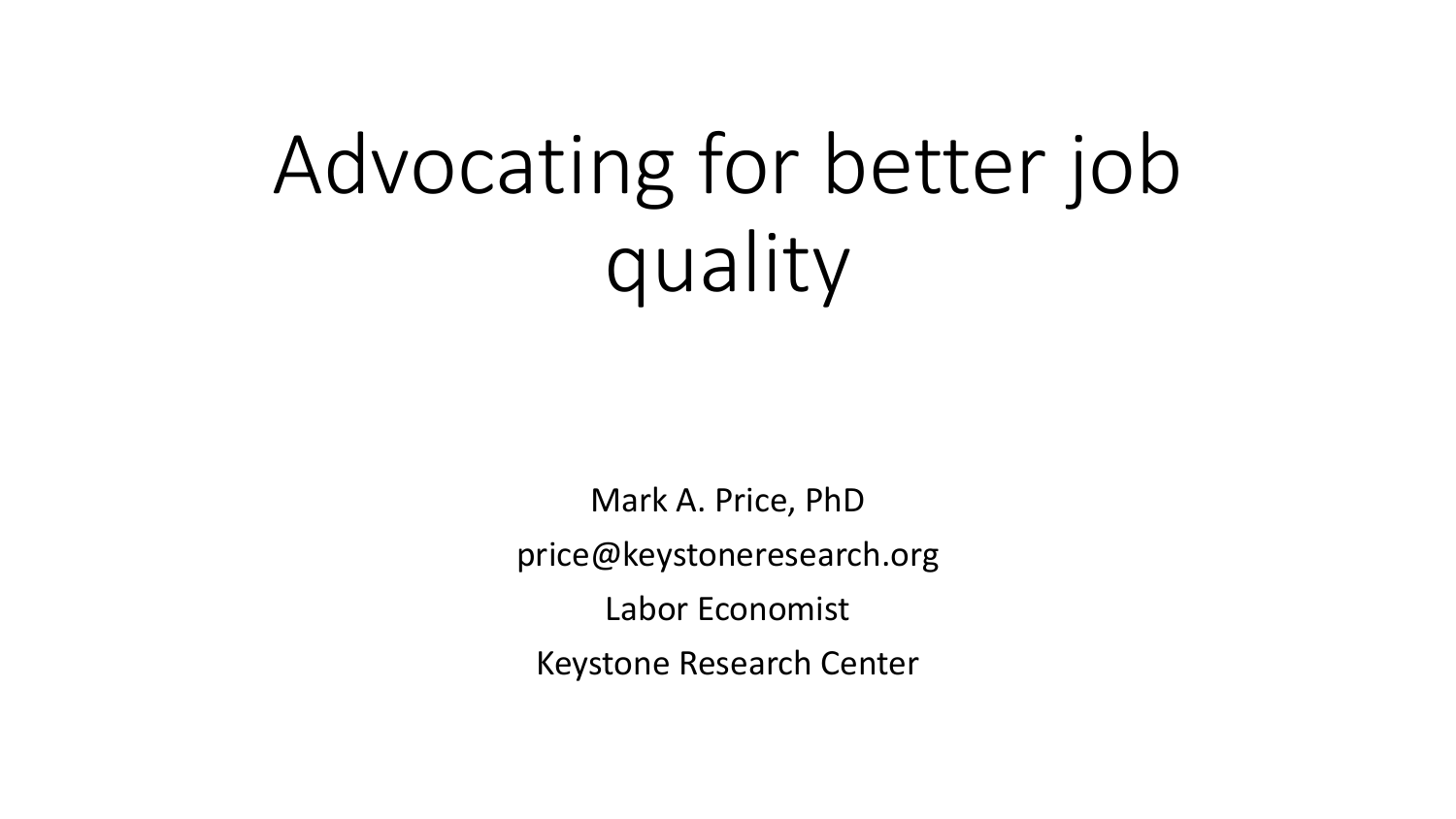# What's good for business is good for the economy!

Compensation is a cost

Business owners are the job creators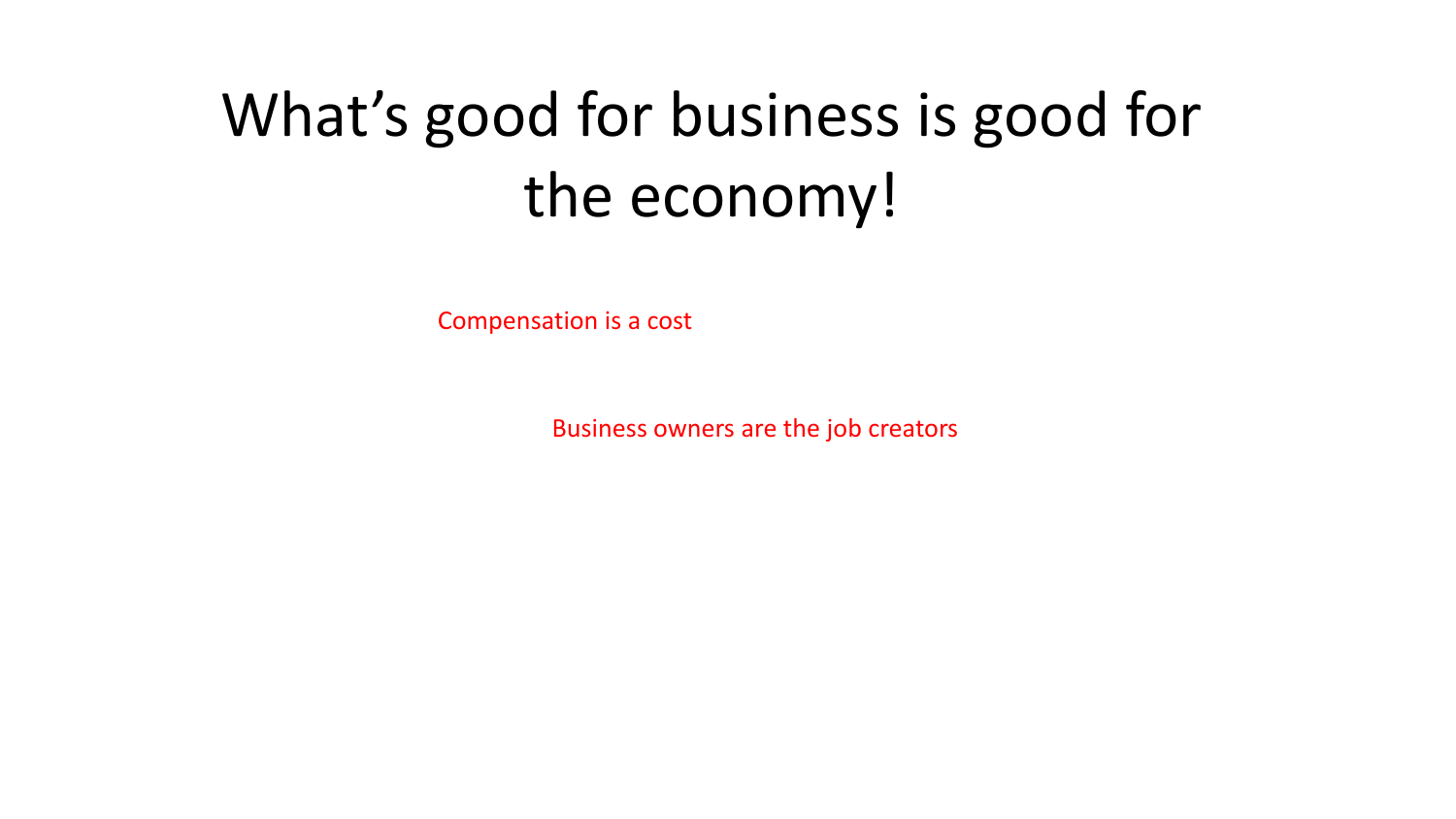# In America you pull yourself up by your boot straps!

Not all jobs can be great.

Most of us start out in "bad" jobs and work our way up.

Get more education!

If you are poor it's only because you made bad choices.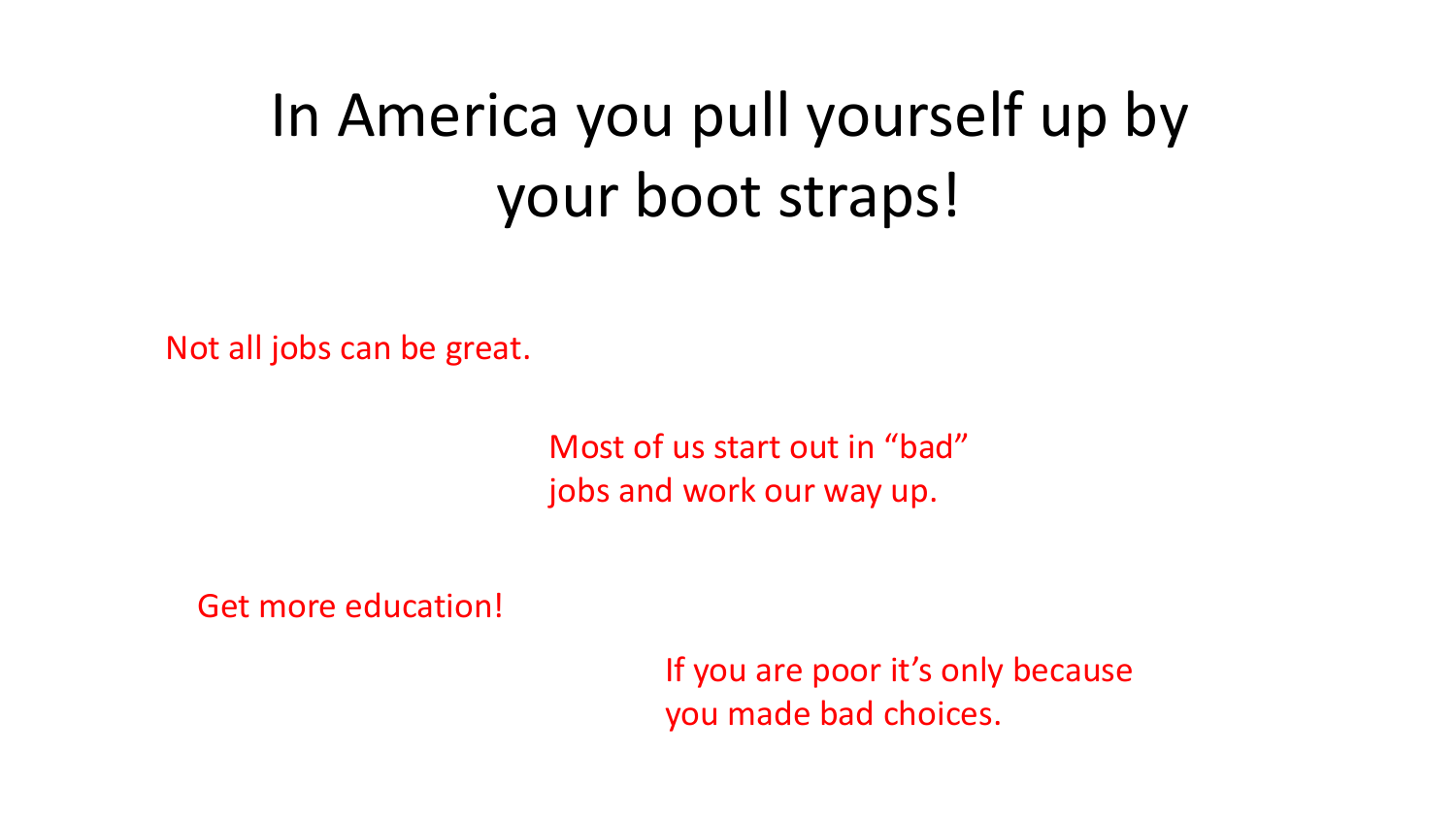The relationship between an employer and employee is none of your business.

If you don't like your job, leave.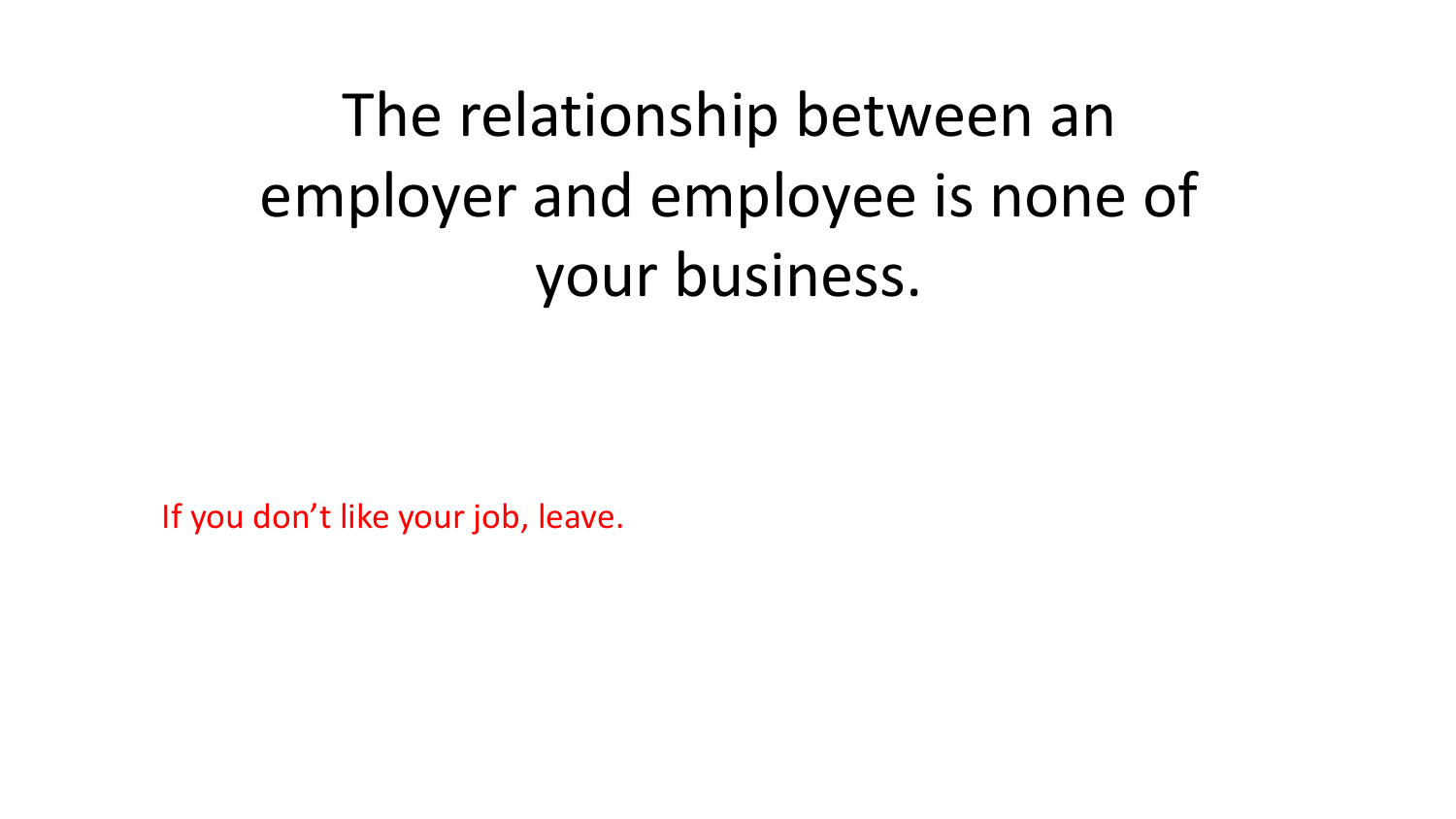### Messaging that misses the mark!

The Sympathetic Victim

Corporate GREED!!!!!!!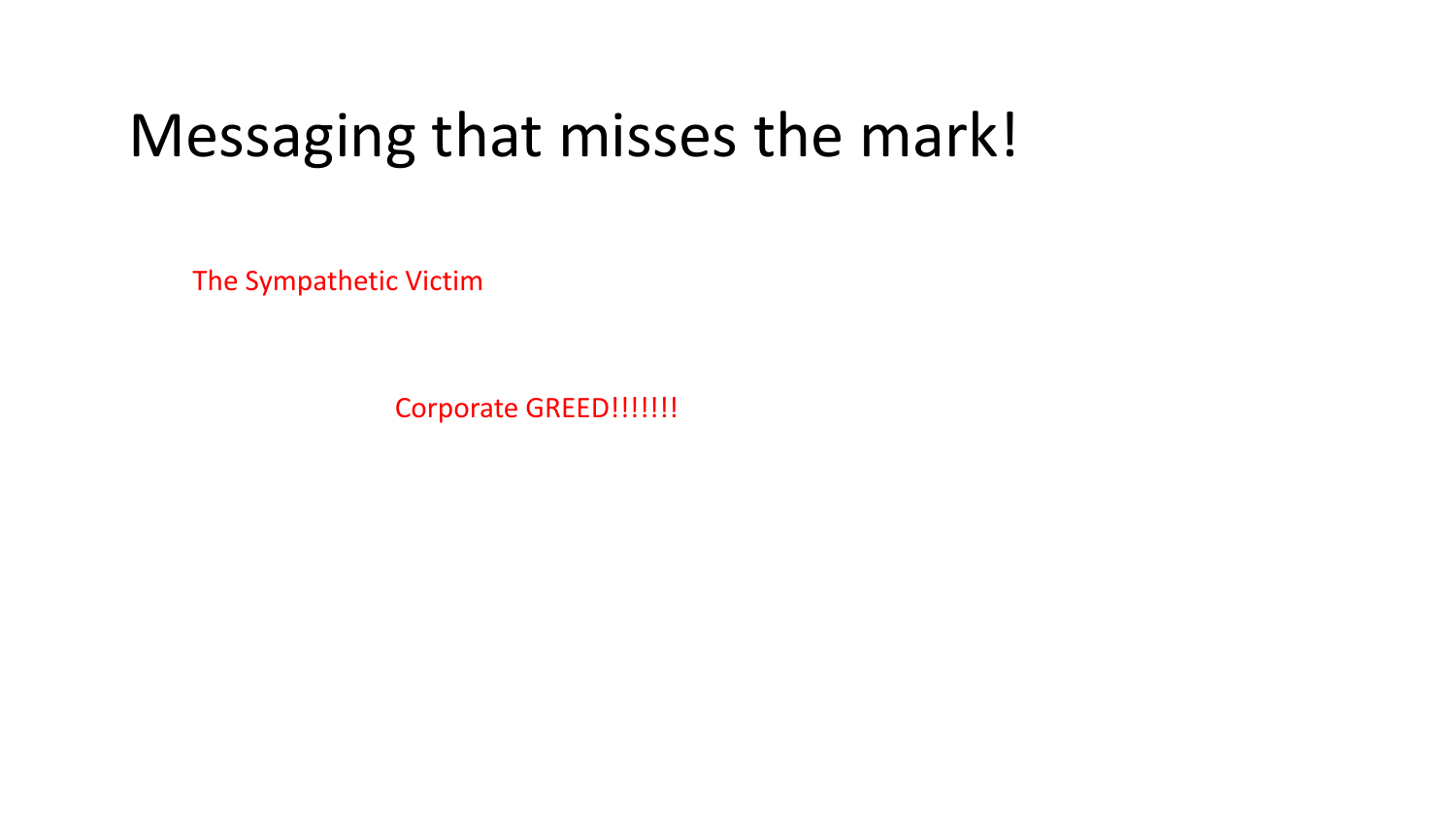# **Is Mylan CEO Heatlier Bresch Getting Rich by Jacking Up the Price of EpiPens?**



**Bresch Salary & EpiPen Price Increases Over Time** \$30 million \$800 Mylan CEO Heather Bresch Salary \$600 \$22.5 million EpiPen Price \$400 \$15 million \$7.5 million \$200 \$0 million \$0 2008 2009 2010 2011 2012 2013 2014 2015 2007 2016

- EpiPen Price (2-pack)

Bresch Salary (millions)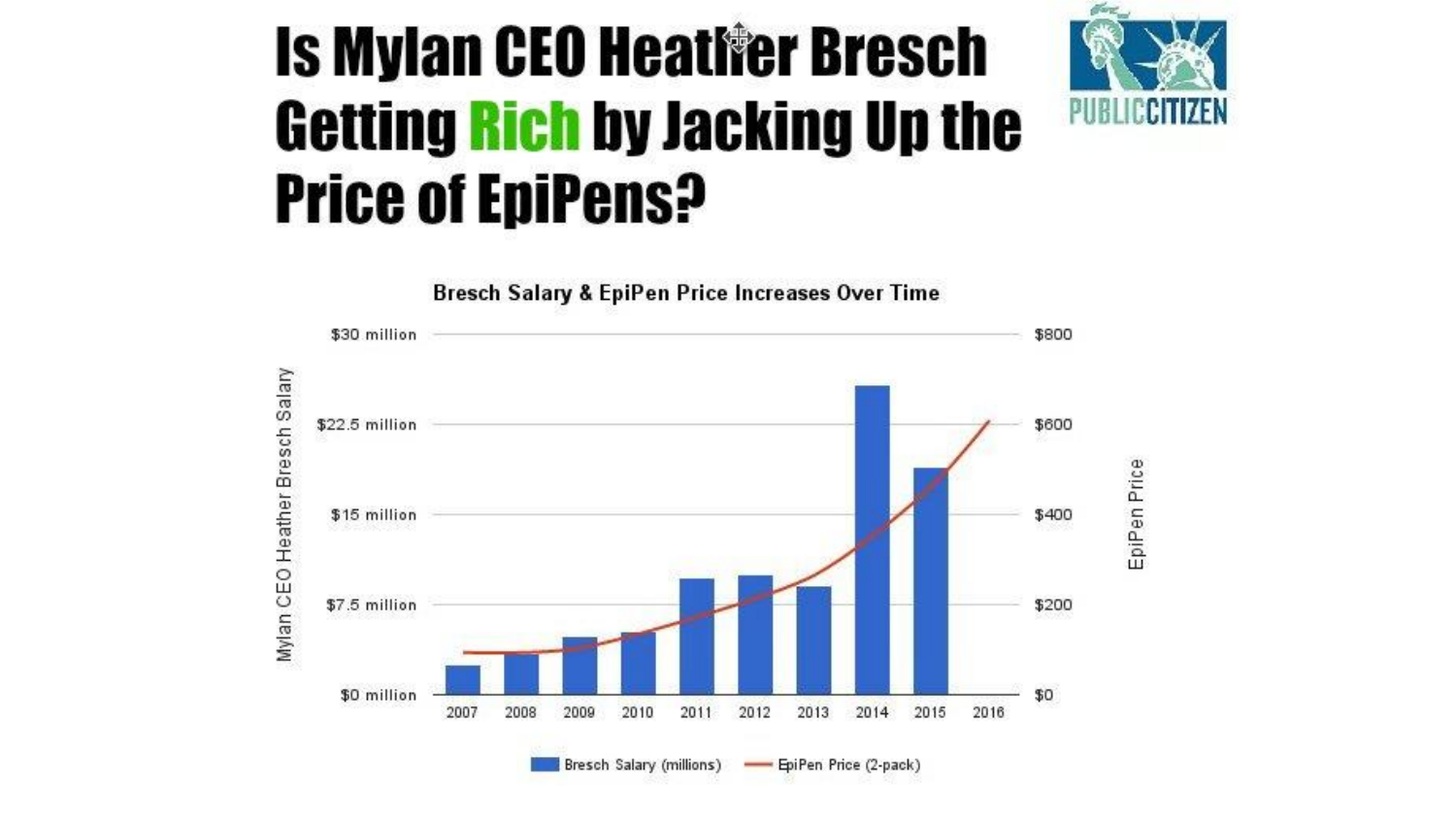### Messaging that misses the mark!

The Sympathetic Victim

Corporate GREED!!!!!!!

Fairness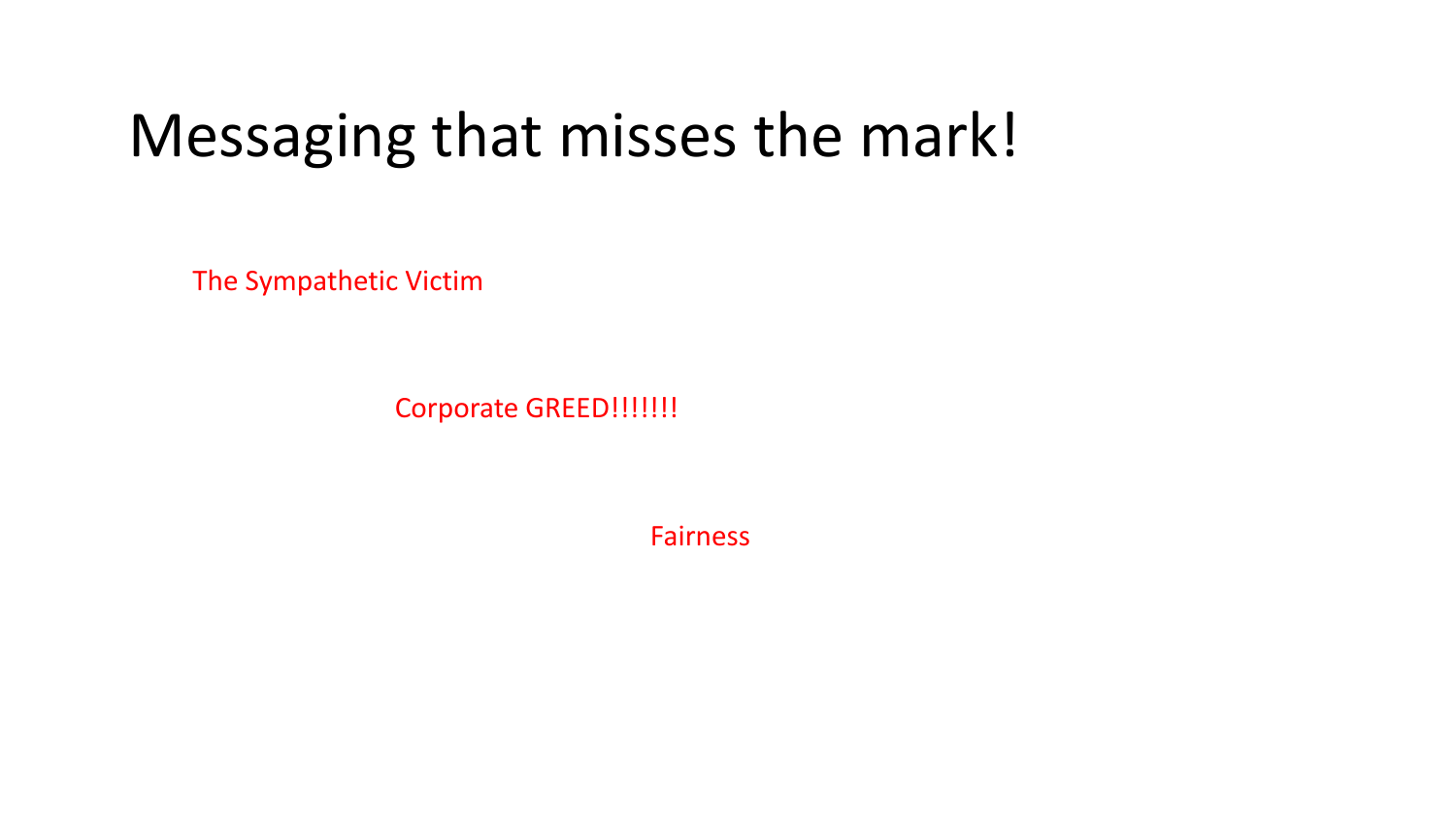Many companies pay wages that are simply too low.

**Many respond:** 

Companies must keep costs down or go out of business.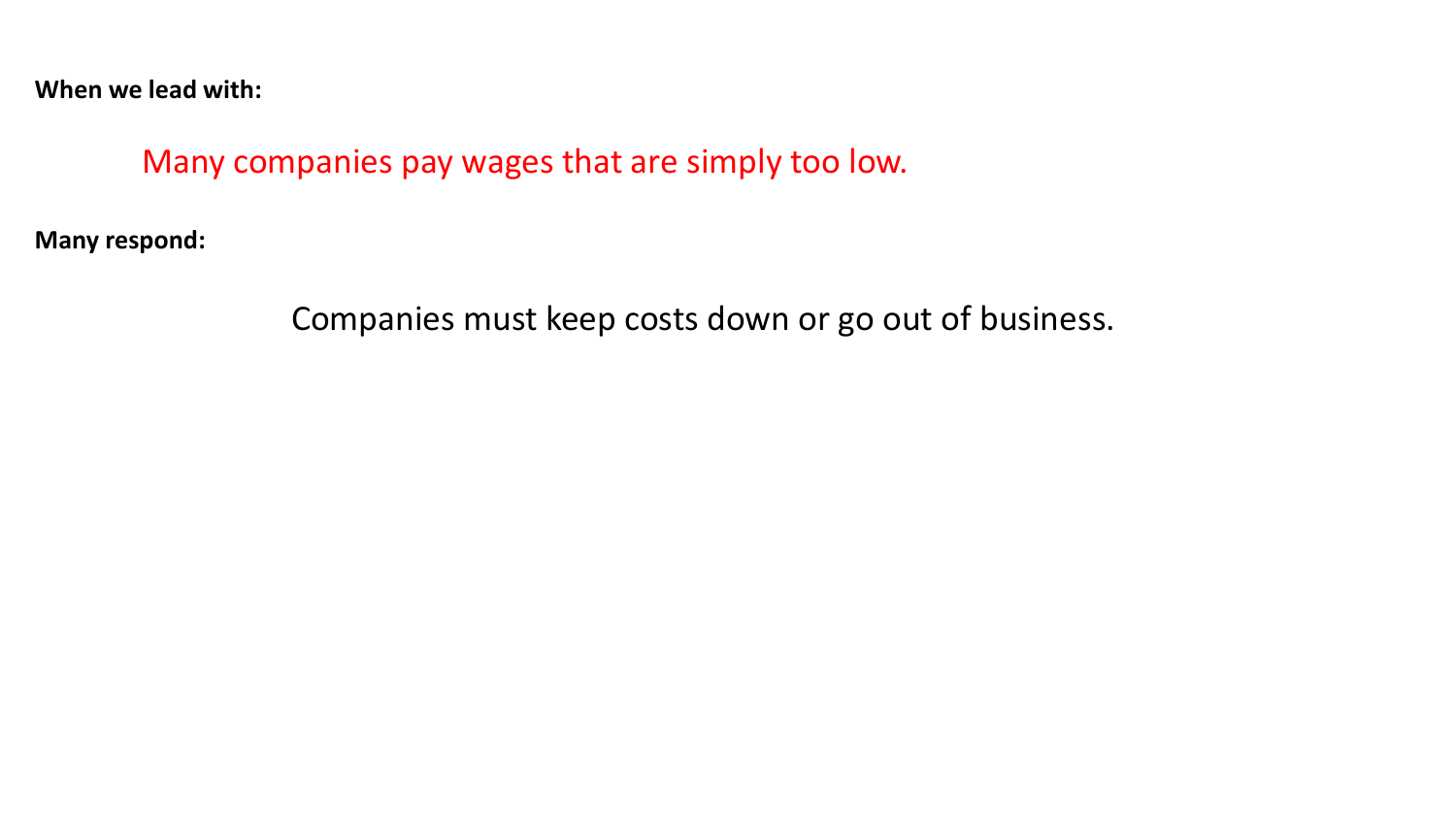#### Employers are exploiting workers.

**Many respond:** 

Workers will leave if they feel exploited; we have no right to interfere.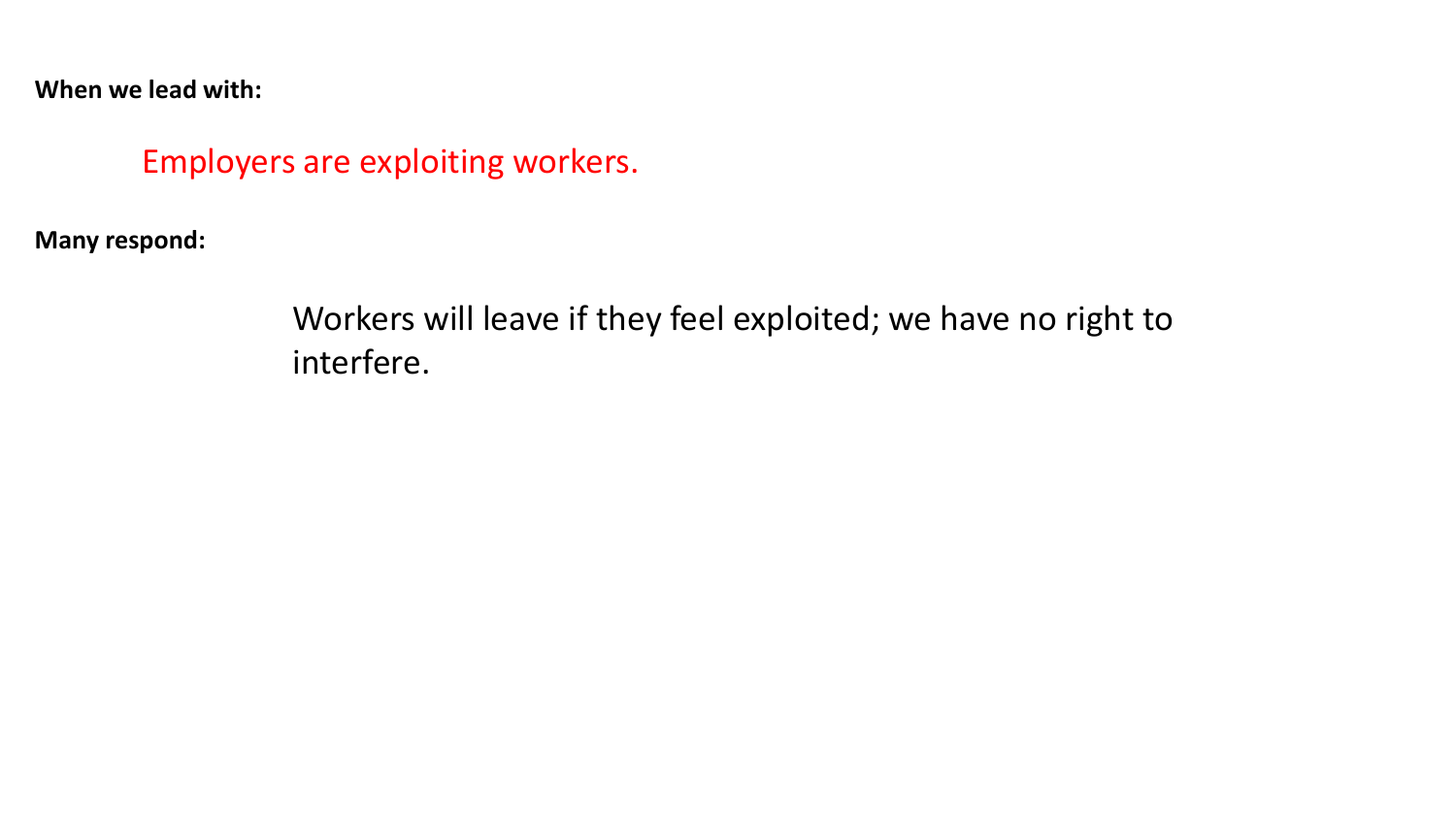People can't live on the current minimum wage.

**Many respond:** 

The minimum wage isn't supposed to be permanent; education is the answer.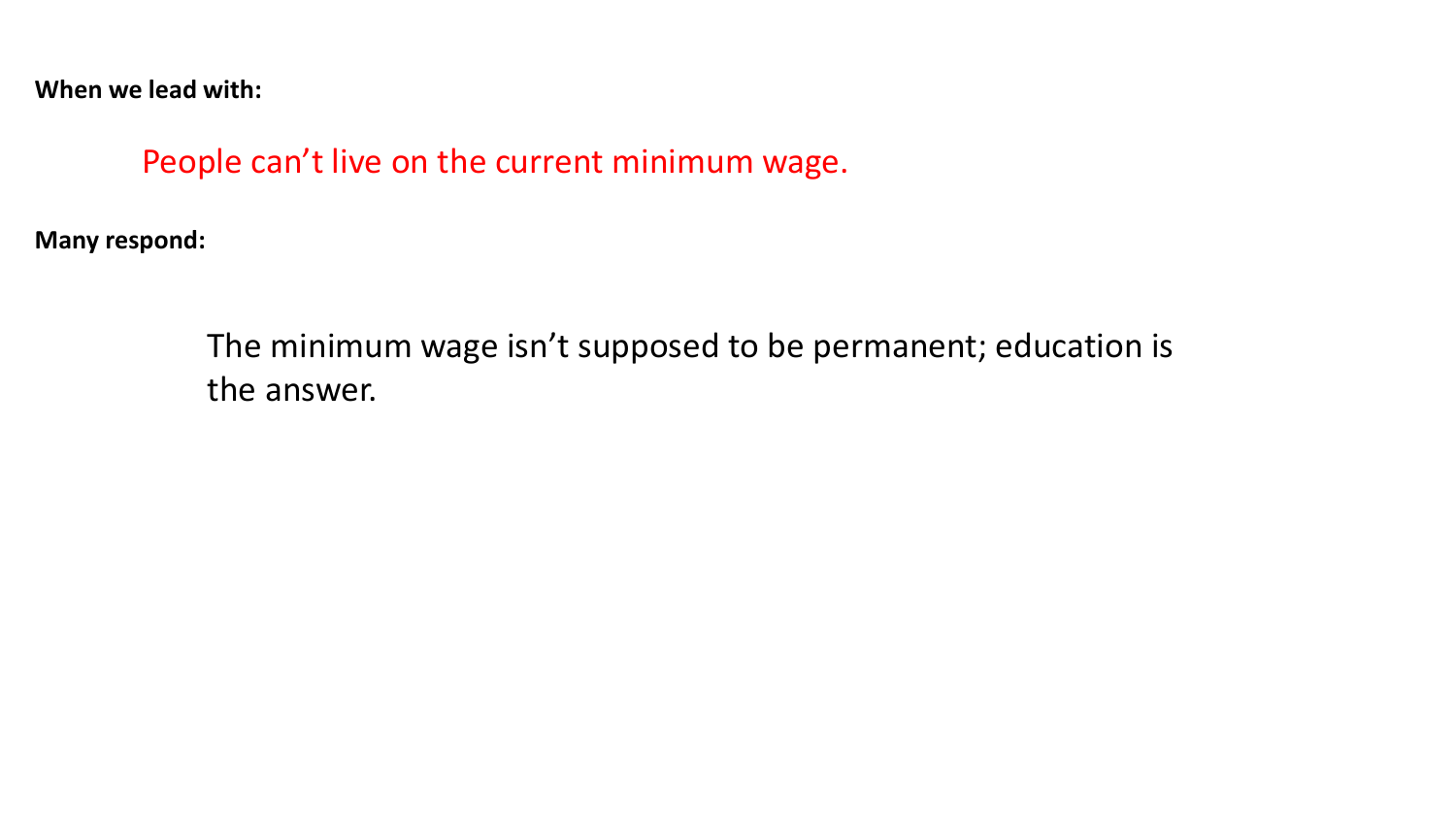Improving wages and benefits won't kill jobs.

**Many respond:** 

Since wages are cost, businesses have to compensate with higher prices or fewer jobs.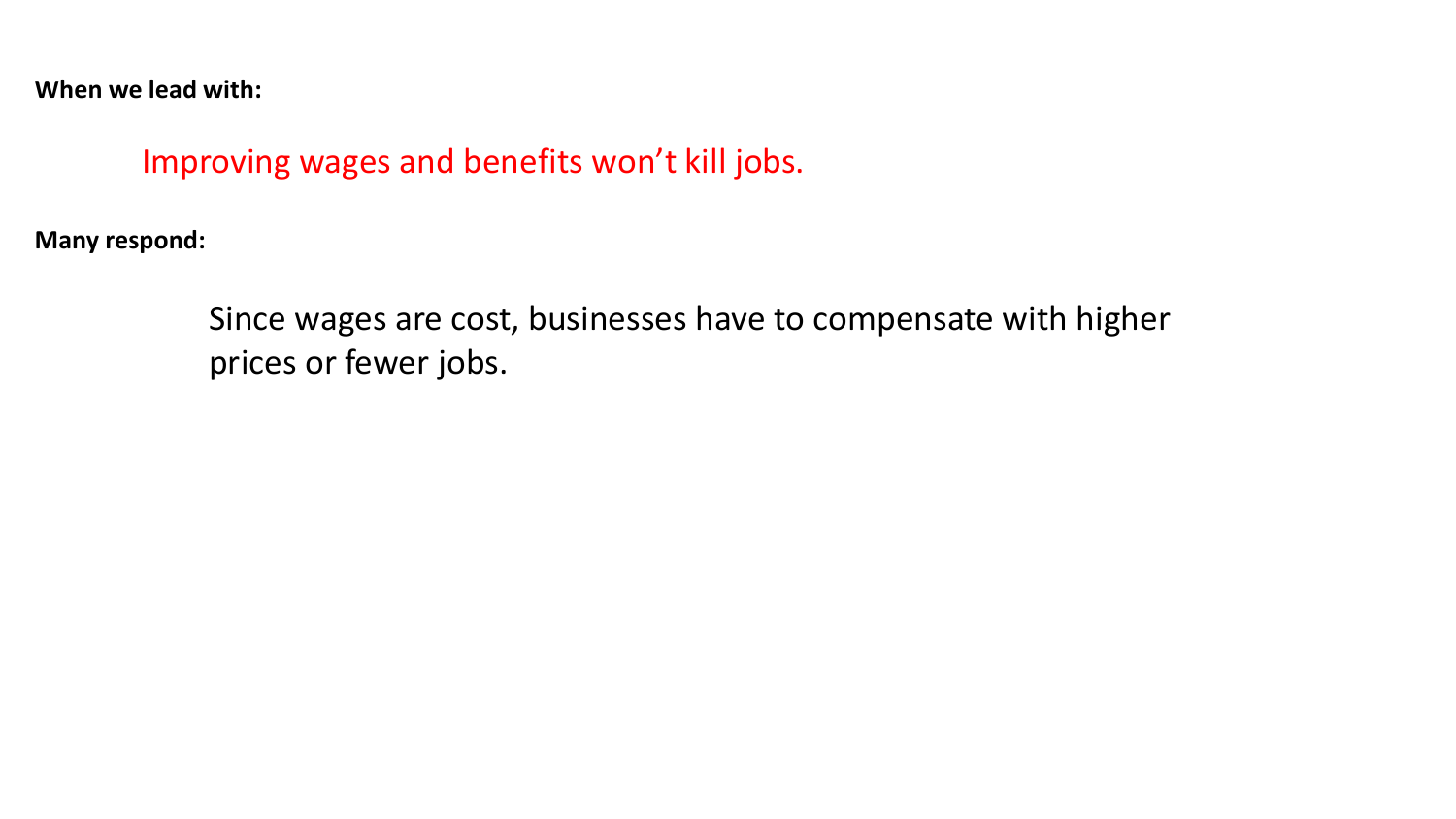#### Too many people live in poverty.

**Many respond:** 

Get a job.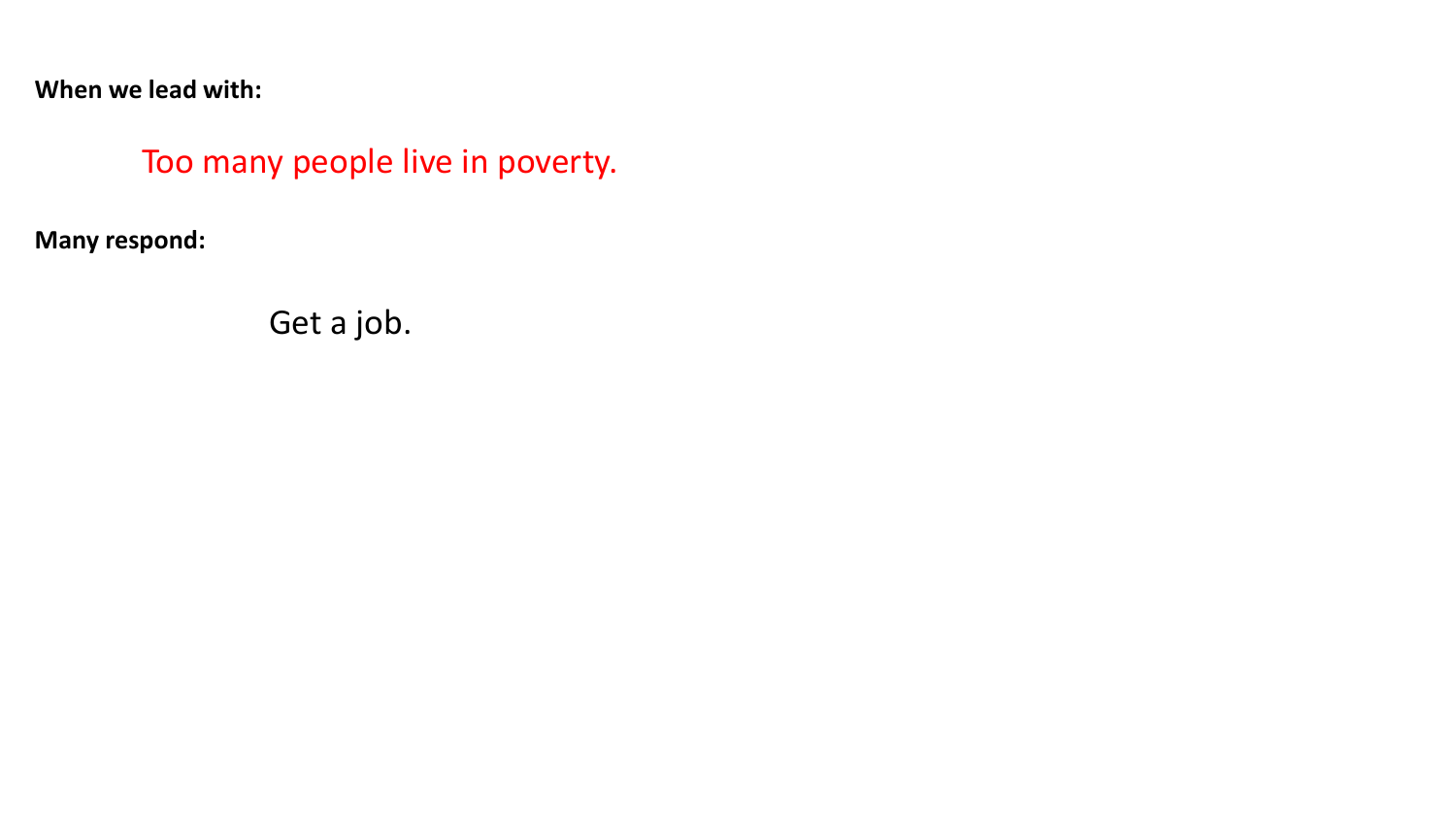If corporations offer better pay and benefits, they retain their employees and save money.

**Many respond:** 

Good, then companies will act in their own best interest and no legal requirements are needed.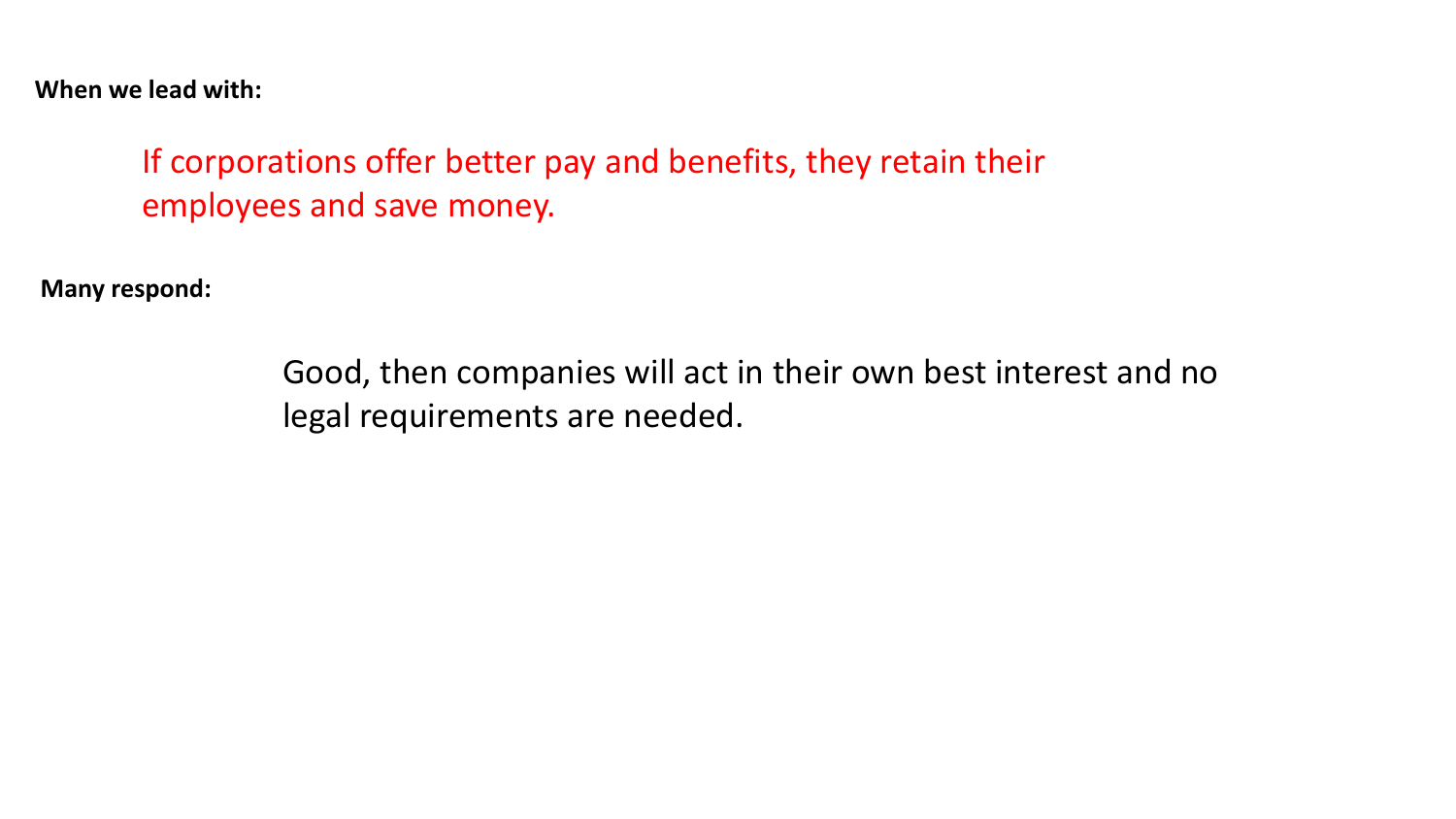# A more effective frame: What the economy (and all of us) need

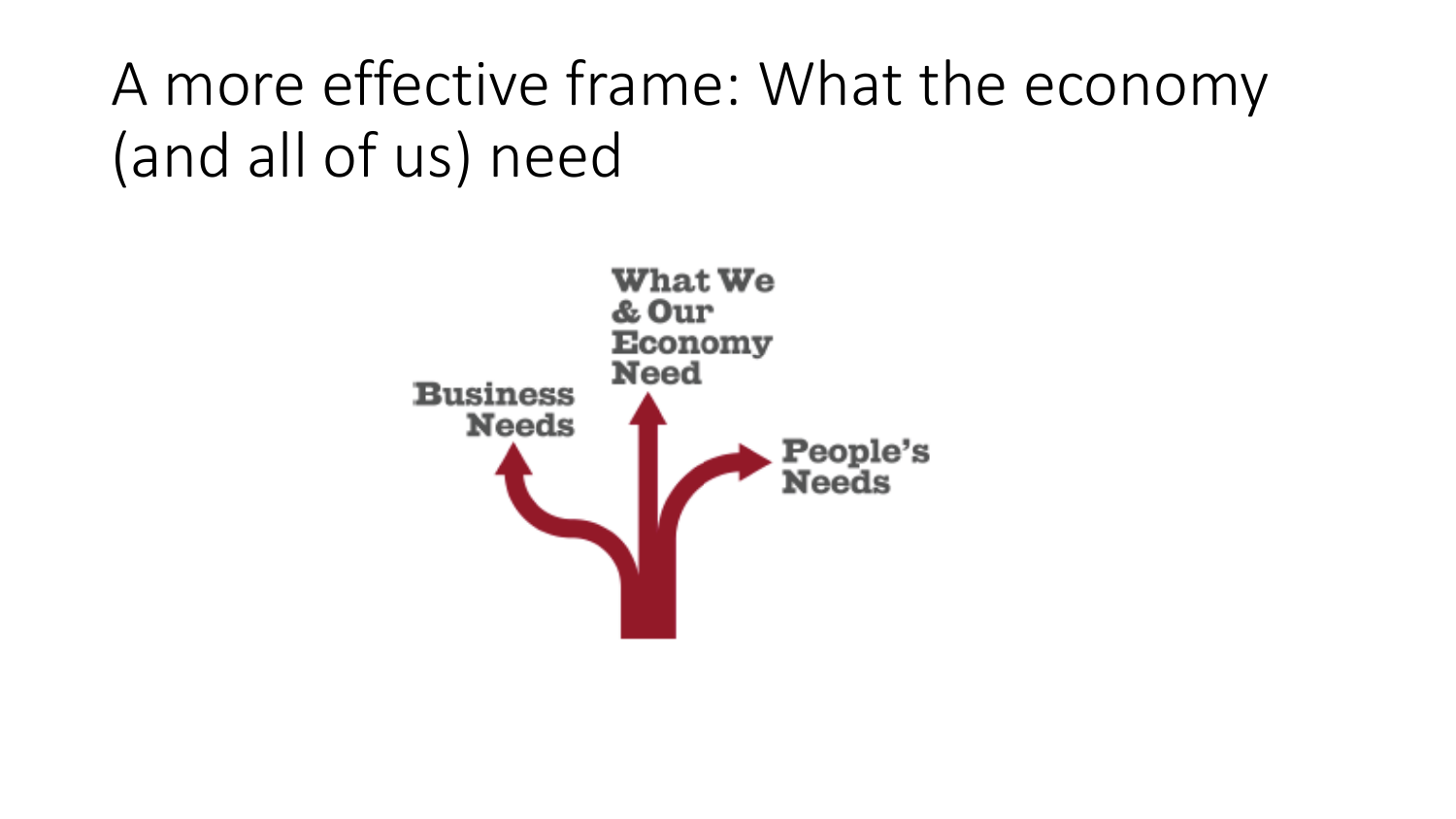# A more effective frame: What the economy (and all of us) need

If jobs don't pay enough for people to afford the basics, the economy slows down.

Profitable companies could compensate better but choose not to.

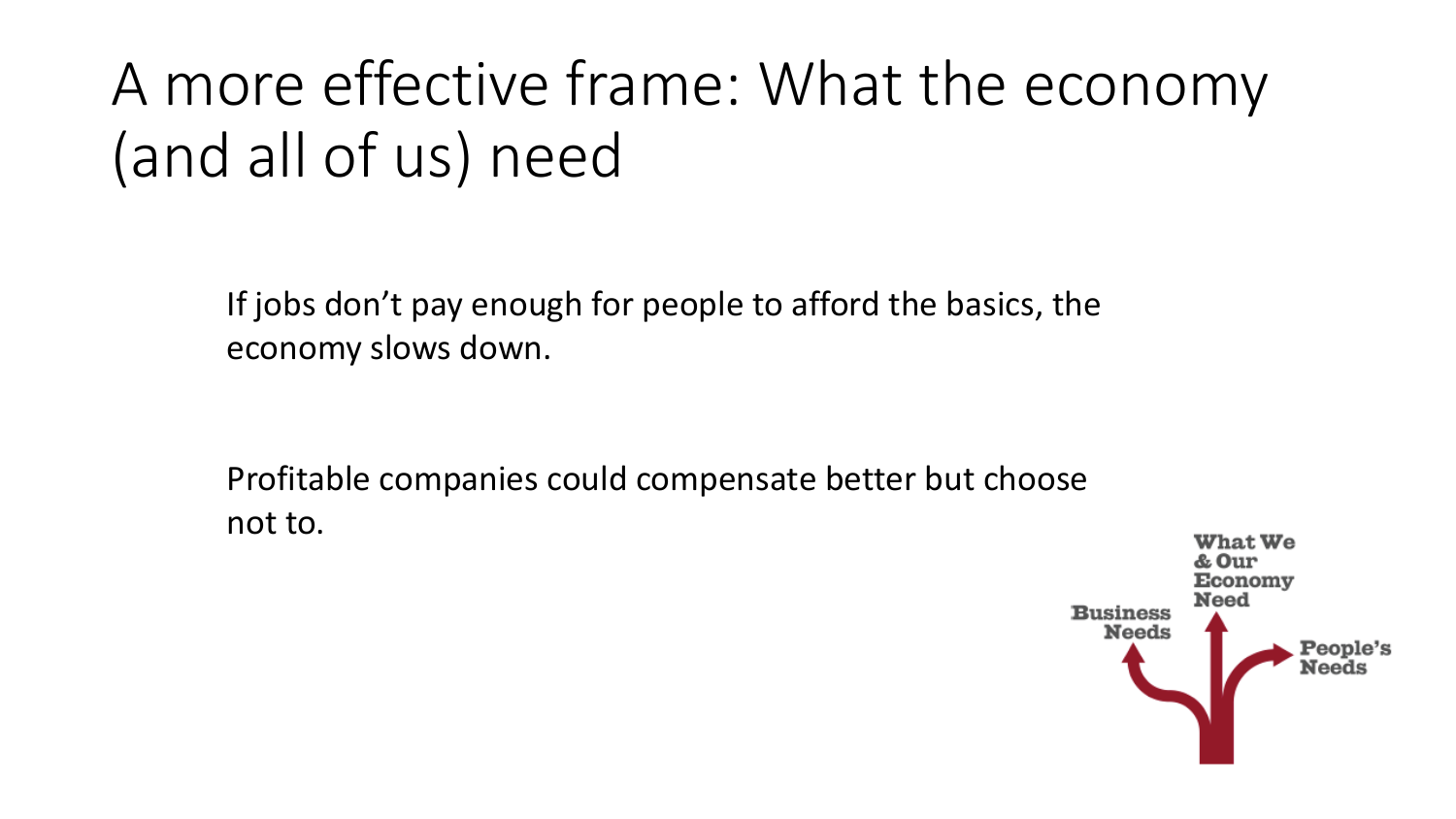If jobs don't pay enough for workers to afford the basics – from food to doctors visits and basic repairs – then people can't spend enough to keep the economy moving. But large, profitable companies often pay as little as they can get away with, which means a full time job pays so little that workers qualify for food stamps. If we demand a higher floor for wages and work standards, it ends up helping not just individuals and families, but also communities and the economy.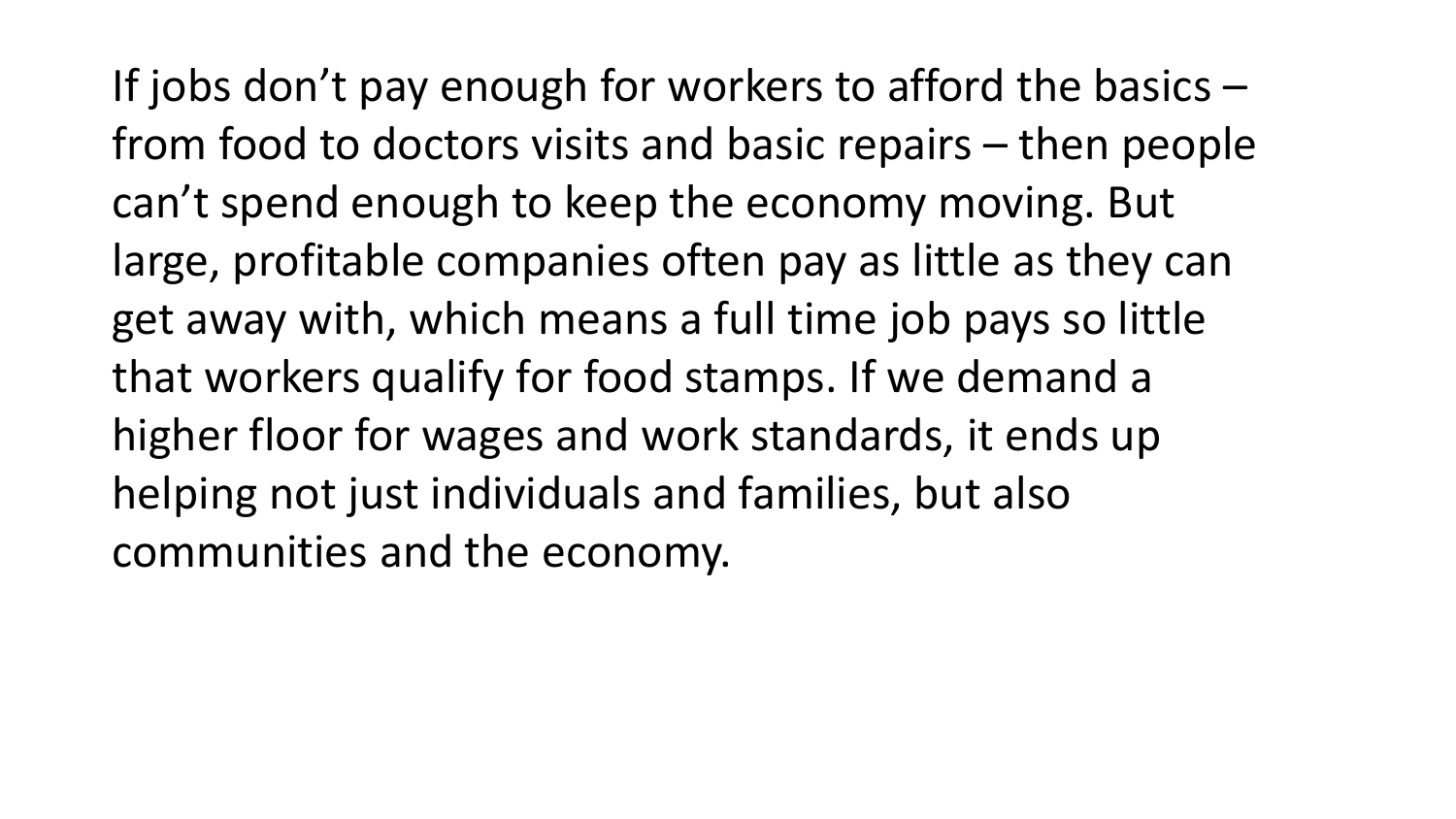### **Why is the minimum wage an issue?**

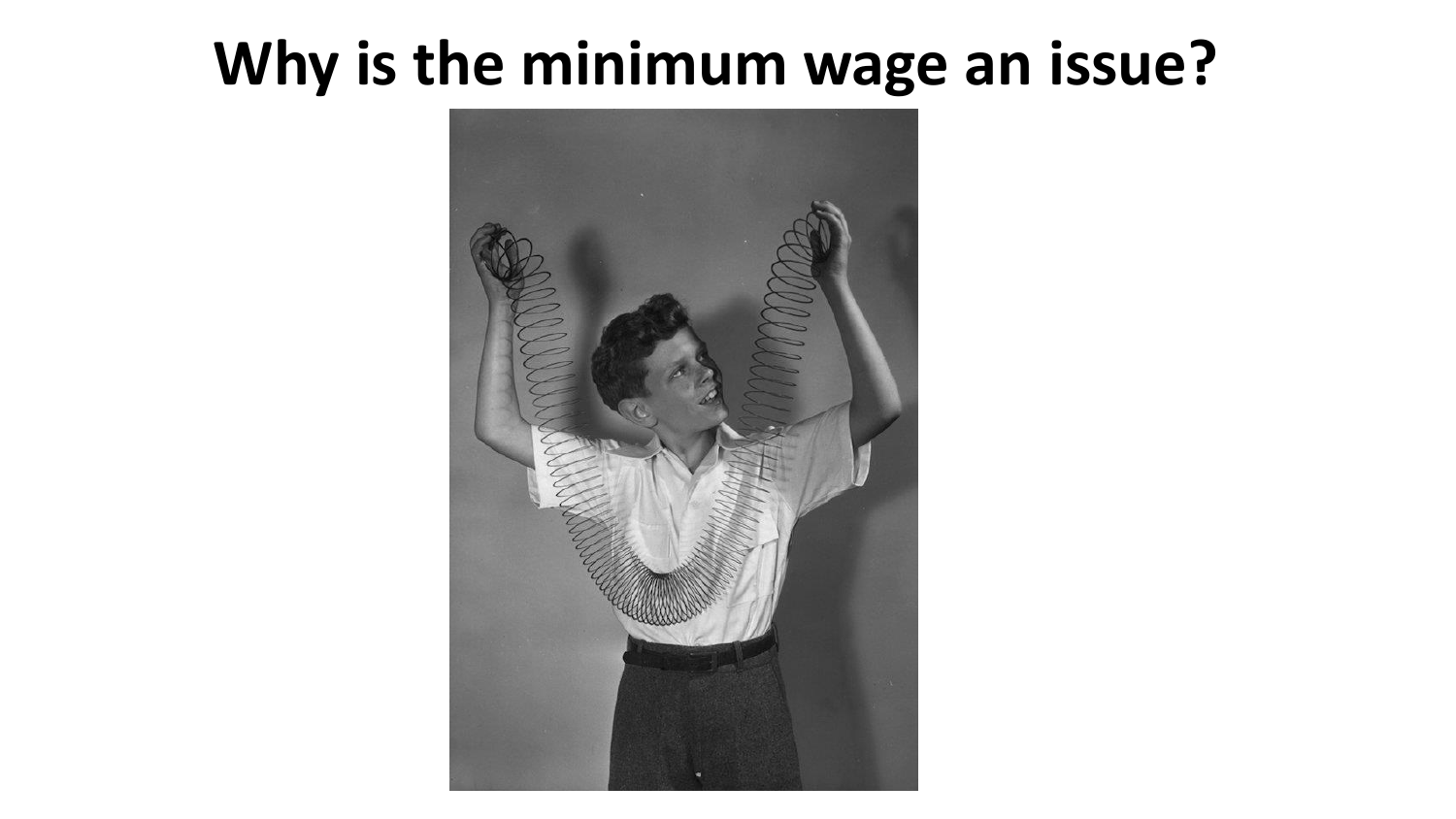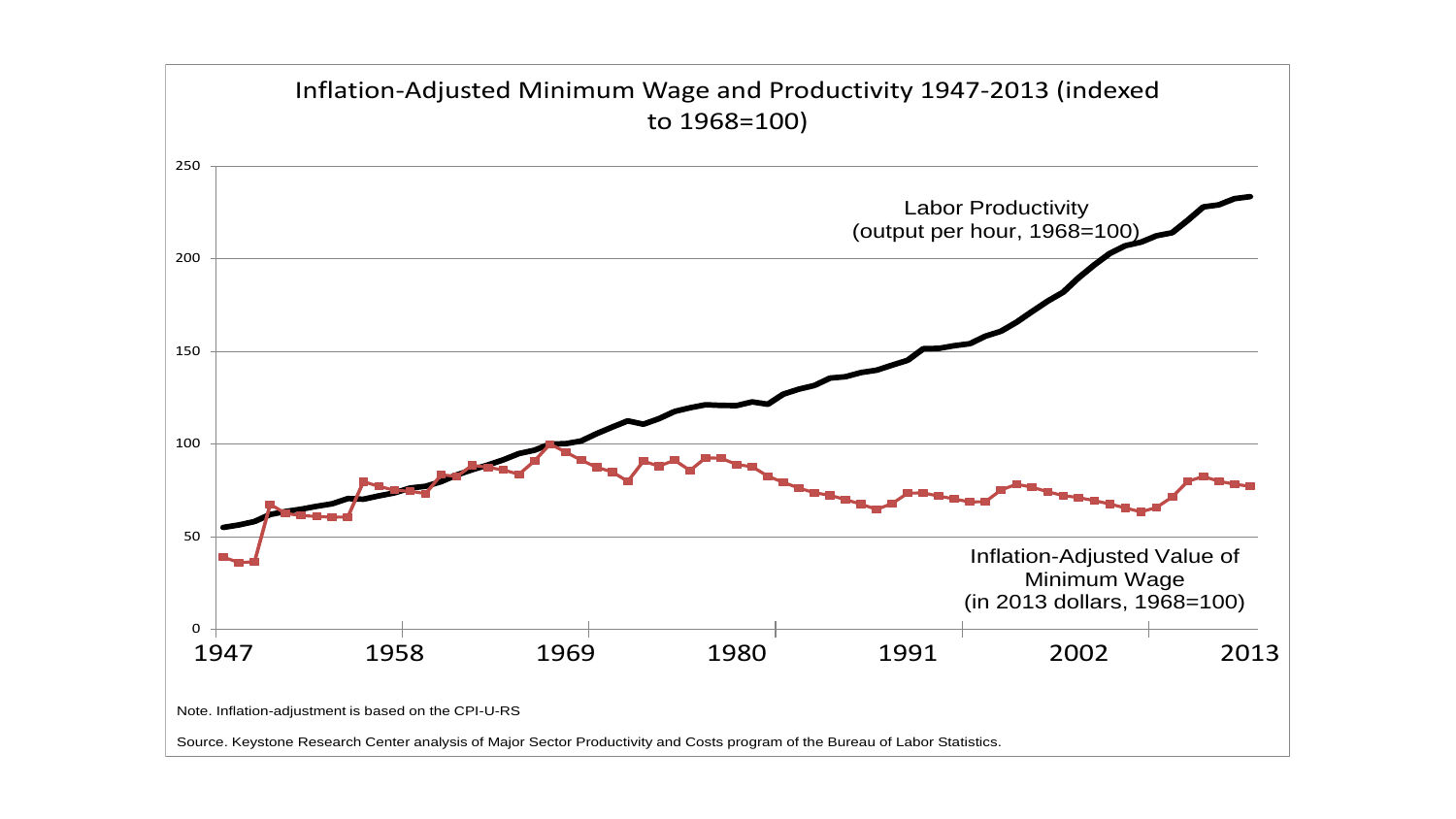### A sea of numbers.

- The majority of workers in Pennsylvania that would get a raise from a minimum wage increase are adults (94% under \$8.75 and 87% at \$10.10).
- On average the Pennsylvania workers that would benefit from a minimum wage increase earn a significant share of their family's income (34% for an increase to \$8.75 and 41% for an increase to \$10.10).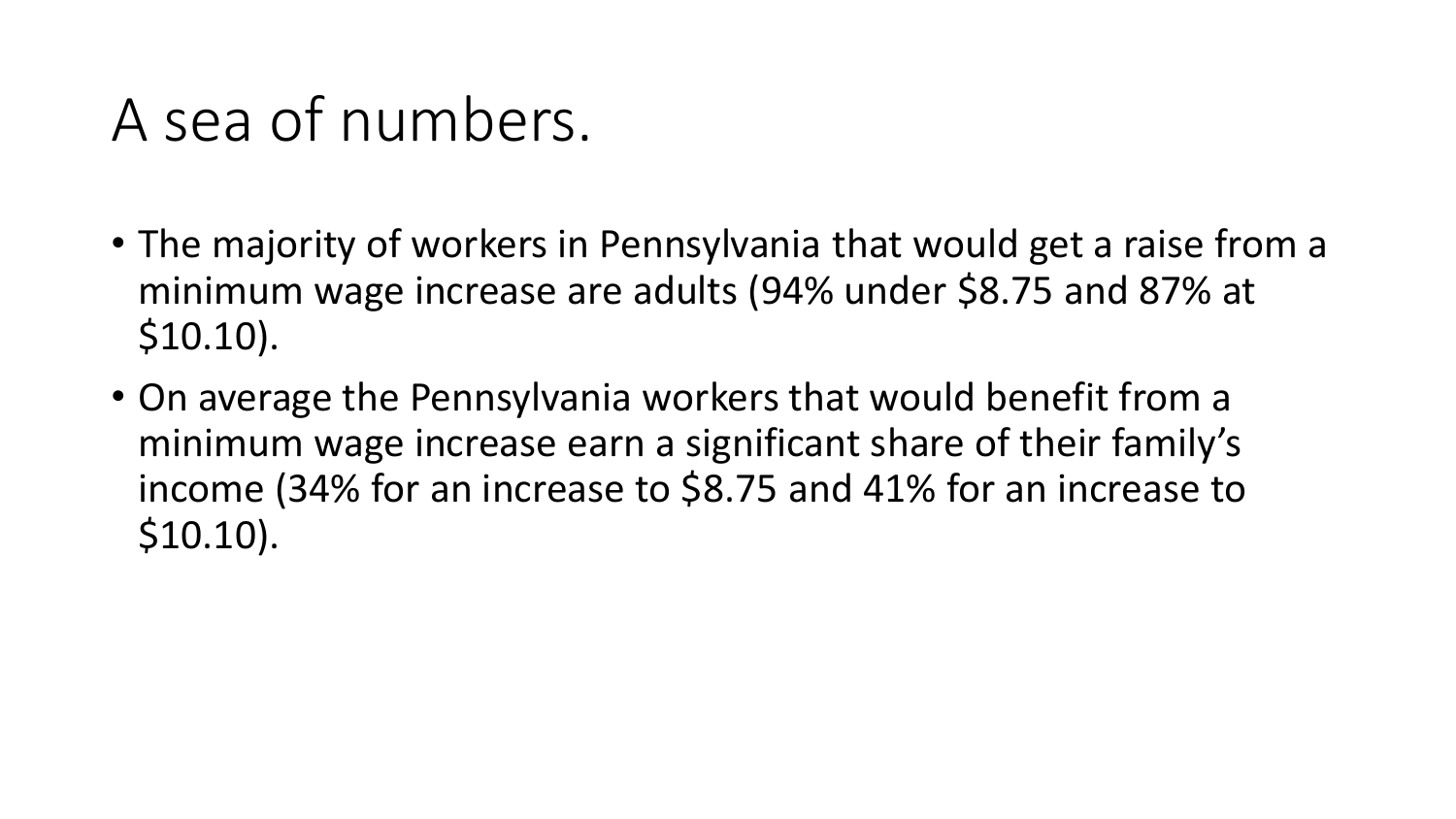What Does The Research Say About Employment Impacts?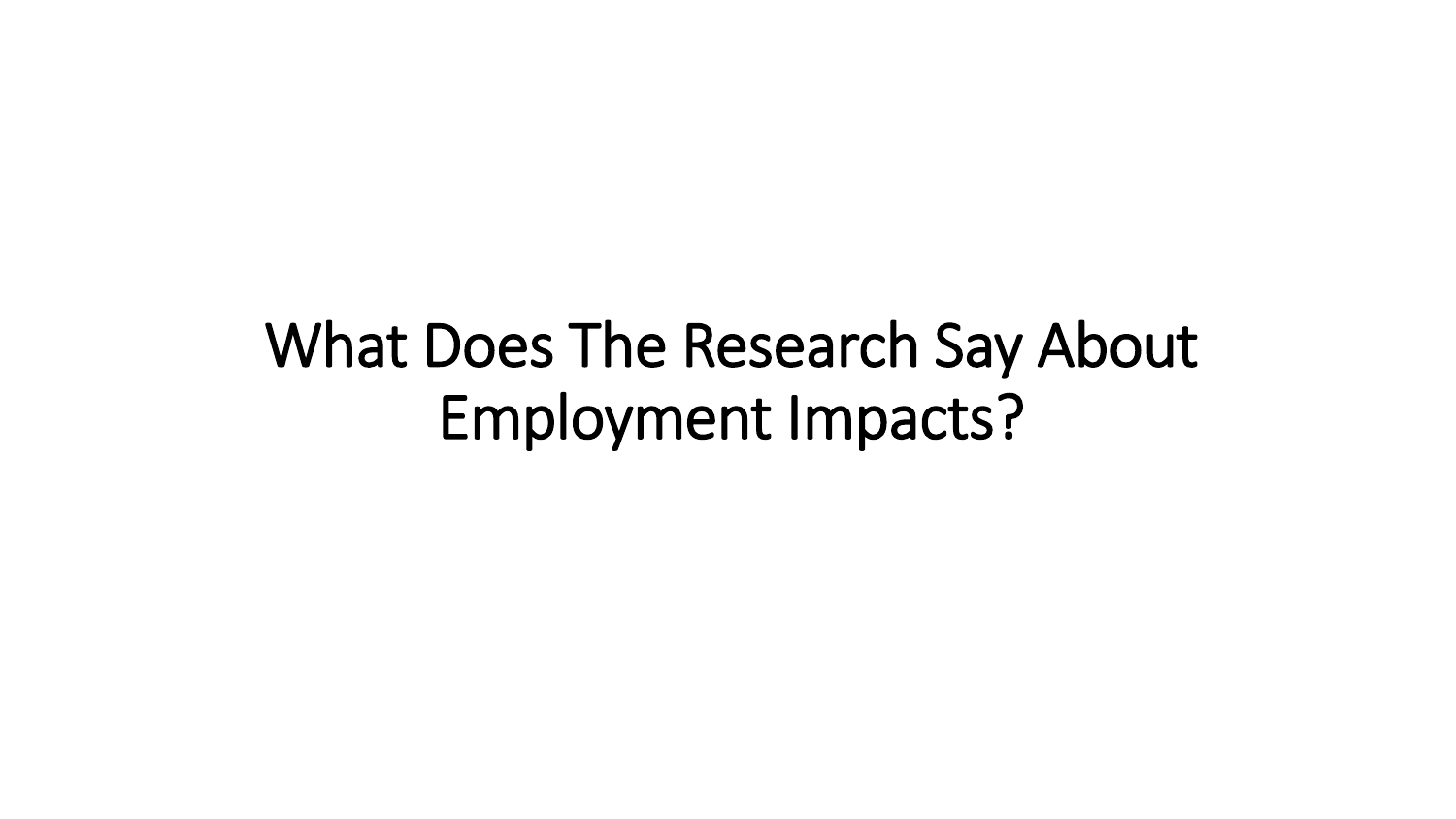Why don't modest minimum wage increases negatively impact employment?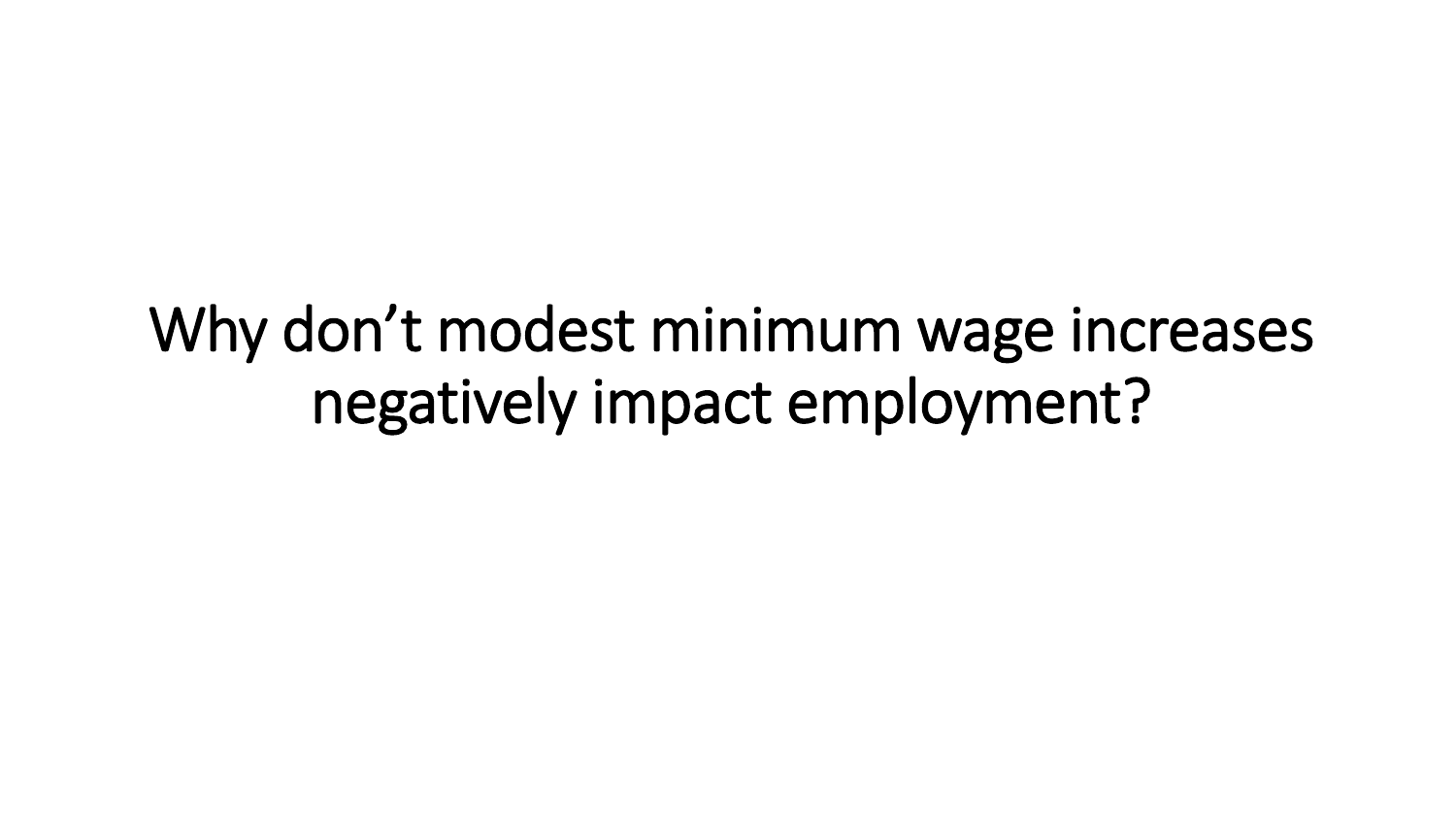<https://goo.gl/T4r7tG> price@keystoneresearch.org